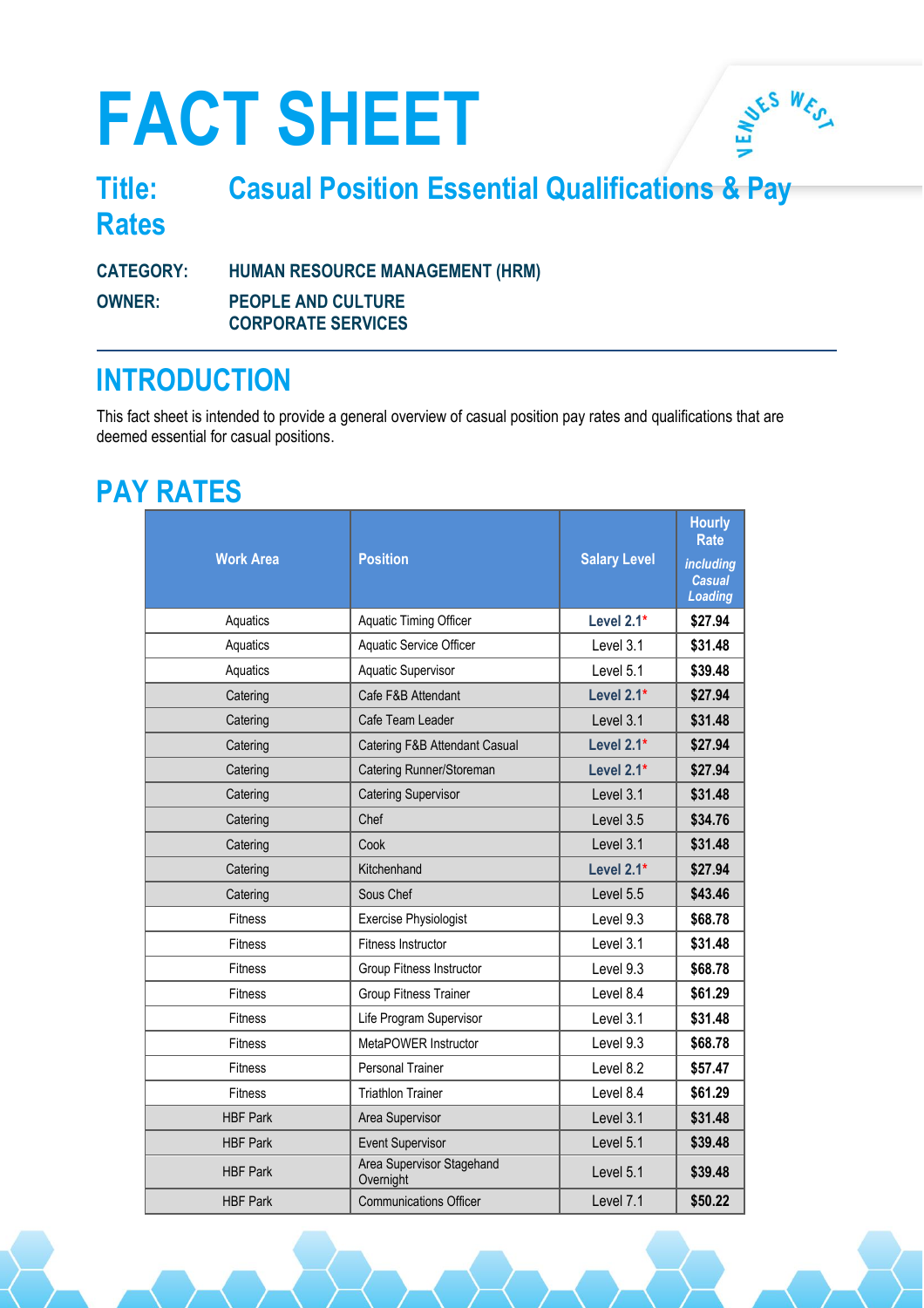| <b>HBF Park</b> | Venue Control                              | Level 4.1  | \$35.60 |
|-----------------|--------------------------------------------|------------|---------|
| Programs        | Adult Gym Instructor                       | Level 3.2  | \$32.30 |
| Programs        | Adult Gym Supervisor (Level 5)             | Level 5.1  | \$39.48 |
| Programs        | Adult Gym Supervisor (Level 8)             | Level 8.1  | \$55.64 |
| Programs        | <b>Bike Education Program Instructor</b>   | Level 9.3  | \$68.78 |
| Programs        | <b>Breakdancing Instructor</b>             | Level 3.2  | \$32.30 |
| Programs        | Breakdancing Supervisor (Level 5)          | Level 5.1  | \$39.48 |
| Programs        | Breakdancing Supervisor (Level 8)          | Level 8.1  | \$55.64 |
| Programs        | Crèche Attendant                           | Level 2.1* | \$27.94 |
| Programs        | Crèche Supervisor                          | Level 4.1  | \$35.60 |
| Programs        | <b>Futsal Referee</b>                      | Level 2.1* | \$27.94 |
| Programs        | <b>Futsal Referee Qualified</b>            | Level 3.5  | \$34.76 |
| Programs        | <b>Futsal Referee Qualified Supervisor</b> | Level 4.3  | \$37.27 |
| Programs        | Futsal Referee Supervisor                  | Level 4.1  | \$35.60 |
| Programs        | Kids Club Leader                           | Level 2.2* | \$28.63 |
| Programs        | Kids Club Supervisor                       | Level 3.1  | \$31.48 |
| Programs        | Kids Gym Instructor                        | Level 3.1  | \$31.48 |
| Programs        | Kids Gym Supervisor                        | Level 5.1  | \$39.48 |
| Programs        | <b>Netball Umpire</b>                      | Level 2.1* | \$27.94 |
| Programs        | Netball Umpire Qualified                   | Level 3.5  | \$34.76 |
| Programs        | Netball Umpire Qualified Supervisor        | Level 4.3  | \$37.27 |
| Programs        | Netball Umpire Supervisor                  | Level 4.1  | \$35.60 |
| Programs        | Sports Coach - Basketball                  | Level 3.2  | \$32.30 |
| Programs        | Sports Coach - Kids Tri                    | Level 3.2  | \$32.30 |
| Programs        | Sports Coach - Netball                     | Level 3.2  | \$32.30 |
| Programs        | Sports Coach - Soccer                      | Level 3.2  | \$32.30 |
| Programs        | Sports Experience Leader                   | Level 2.2* | \$28.63 |
| Reception       | Aquatic Cashier/Cleaner                    | Level 2.1* | \$27.94 |
| Swim School     | Pool Deck Supervisor                       | Level 4.3  | \$37.27 |
| Swim School     | Swim Instructor - Learn to Swim            | Level 3.2  | \$32.30 |
| Swim School     | Swim Instructor - Adult Private<br>Lessons | Level 3.2  | \$32.30 |
| Venue Delivery  | Audio/Lighting/Video/CCTV Operator<br>(3)  | Level 3.1  | \$31.48 |
| Venue Delivery  | Audio/Lighting/Video/CCTV Operator<br>(4)  | Level 4.1  | \$35.60 |
| Venue Delivery  | <b>BOH Runner/Stagedoor</b>                | Level 3.1  | \$31.48 |
| Venue Delivery  | Car Park Supervisor                        | Level 3.1  | \$31.48 |
| Venue Delivery  | Cashier - High Performance Sport           | Level 2.1* | \$27.94 |
| Venue Delivery  | Duty Manager                               | Level 8.1  | \$55.64 |
| Venue Delivery  | Event Support Officer                      | Level 4.1  | \$35.60 |
| Venue Delivery  | First Aid Officer                          | Level 3.1  | \$31.48 |
| Venue Delivery  | FOH Manager                                | Level 5.1  | \$39.48 |
| Venue Delivery  | FOH Supervisor                             | Level 3.1  | \$31.48 |
| Venue Delivery  | Event Supervisor                           | Level 5.1  | \$39.48 |
| Venue Delivery  | <b>Functions Supervisor</b>                | Level 4.1  | \$35.60 |
| Venue Delivery  | Sign On/Comms/Merchandise Officer          | Level 3.1  | \$31.48 |
| Venue Delivery  | Stage Hand                                 | Level 2.1* | \$27.94 |

**FACT SHEET:** HRM – Learning and Development - Essential Qualifications

 $\overline{\phantom{a}}$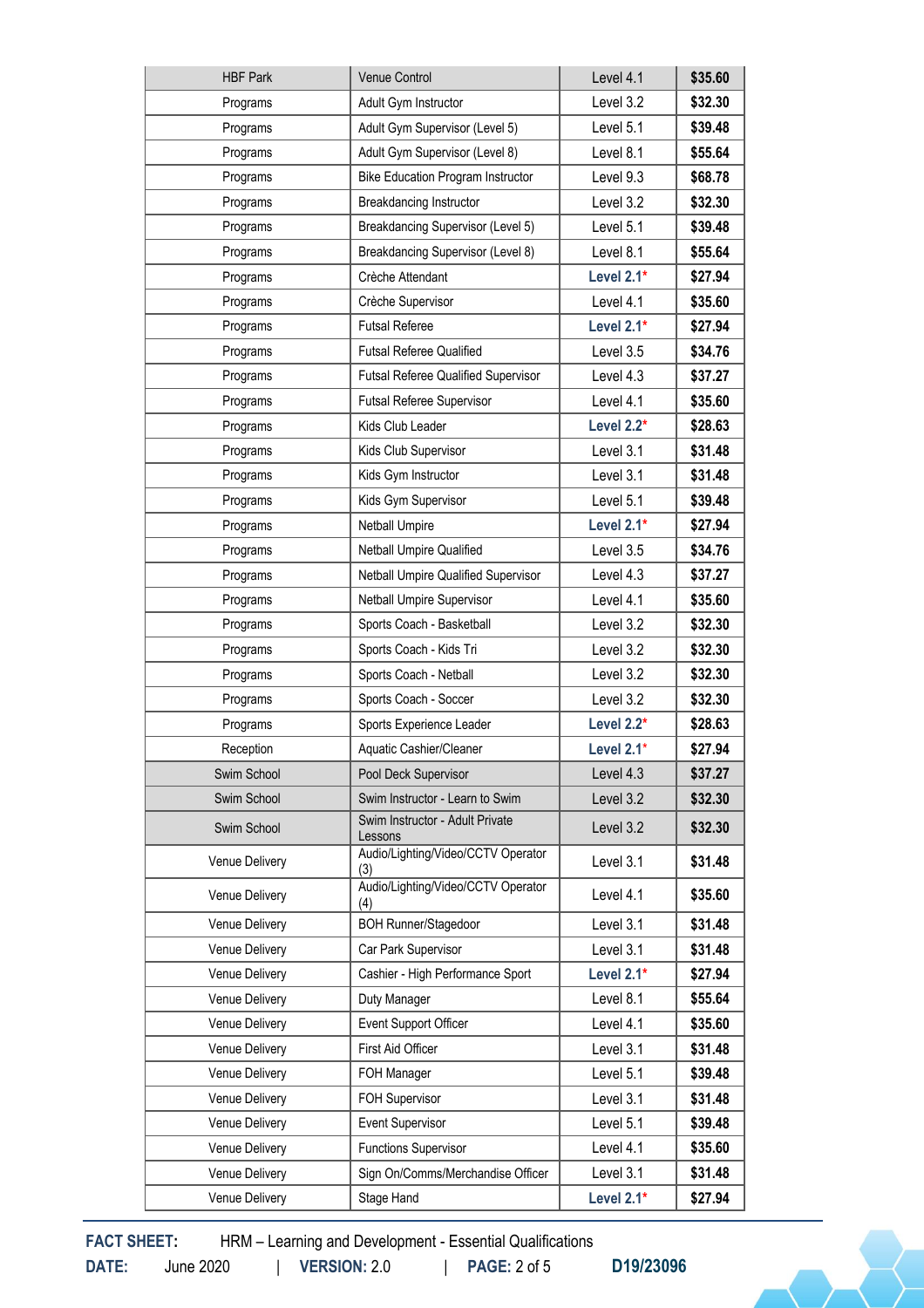| <b>Venue Delivery</b> | <b>Stage Hand Overnight</b>              | Level 5.1                  | \$39.48 |
|-----------------------|------------------------------------------|----------------------------|---------|
| <b>Venue Delivery</b> | Traffic Mgmt. and Car Park<br>Supervisor | Level 4.1                  | \$35.60 |
| <b>Venue Delivery</b> | Usher/Ticket Scanner                     | Level $2.1*$               | \$27.94 |
| <b>Venue Delivery</b> | Venue Officer (Level 3)                  | Level 3.1                  | \$31.48 |
| Venue Delivery        | Venue Officer (Level 3)                  | Level 3.1                  | \$31.48 |
| <b>Venue Delivery</b> | Venue Officer (Level 4)                  | Level 4.1                  | \$35.60 |
| <b>Venue Delivery</b> | Venue Officer (Level 4)                  | Level 4.1                  | \$35.60 |
| <b>Venue Delivery</b> | Venue Supervisor                         | Level 5.1                  | \$39.48 |
| <b>Venue Delivery</b> | Venue Supervisor                         | Level 5.1                  | \$39.48 |
| Programs              | Sales Officer                            | Level 1.1<br><b>PSCSAA</b> | \$34.46 |
| Programs              | Customer Service Officer                 | Level 2.1<br><b>PSCSAA</b> | \$41.00 |

#### **AGE RATES**

For employees under the age of 21, the following age rates apply for positions classified at Level 2 VWGA and Level 1 PSCSAA:

- 16 years \$18.44 PSCSAA/\$13.97 VWGA
- 17 years \$21.40 PSCSAA/\$16.76 VWGA
- 18 years \$24.37 PSCSAA/\$19.56 VWGA
- 19 years \$27.33 PSCSAA/\$22.35 VWGA
- 20 years \$30.29 PSCSAA/\$25.14 VWGA

#### **QUALIFICATIONS**

Essential qualifications for casual positions are detailed in the table below.

Employees commencing in a casual position are required to hold all essential qualifications at the time of commencement (unless otherwise specified) for each position in which they are employed.

| <b>POSITION</b>                                                      | <b>ESSENTIAL QUALIFICATION/CERTIFICATION</b>                                                                                                                                                                                                               |  |
|----------------------------------------------------------------------|------------------------------------------------------------------------------------------------------------------------------------------------------------------------------------------------------------------------------------------------------------|--|
| <b>GROUNDSKEEPER</b><br><b>GROUNDS BUILDINGS MAINTENANCE OFFICER</b> | Pesticide Operator's Licence                                                                                                                                                                                                                               |  |
| <b>AQUATIC SERVICE OFFICER (LIFEGUARD)</b>                           | Pool Lifeguard<br>Provide First Aid<br>Provide CPR                                                                                                                                                                                                         |  |
| <b>AQUATIC SUPERVISOR</b>                                            | Pool Operators/Managers Certificate<br><b>RLSSWA Pool Lifeguard Certificate</b><br>Provide First Aid Certificate (HLTAID003 or equivalent)<br>Self-Contained Breathing Apparatus Certificate<br>Operate and Control Liquefied Chlorine Gas Disinfection or |  |
|                                                                      | Work Safely With Liquefied Chlorine Gas Certification; or<br>capacity to complete within 2 months of commencement                                                                                                                                          |  |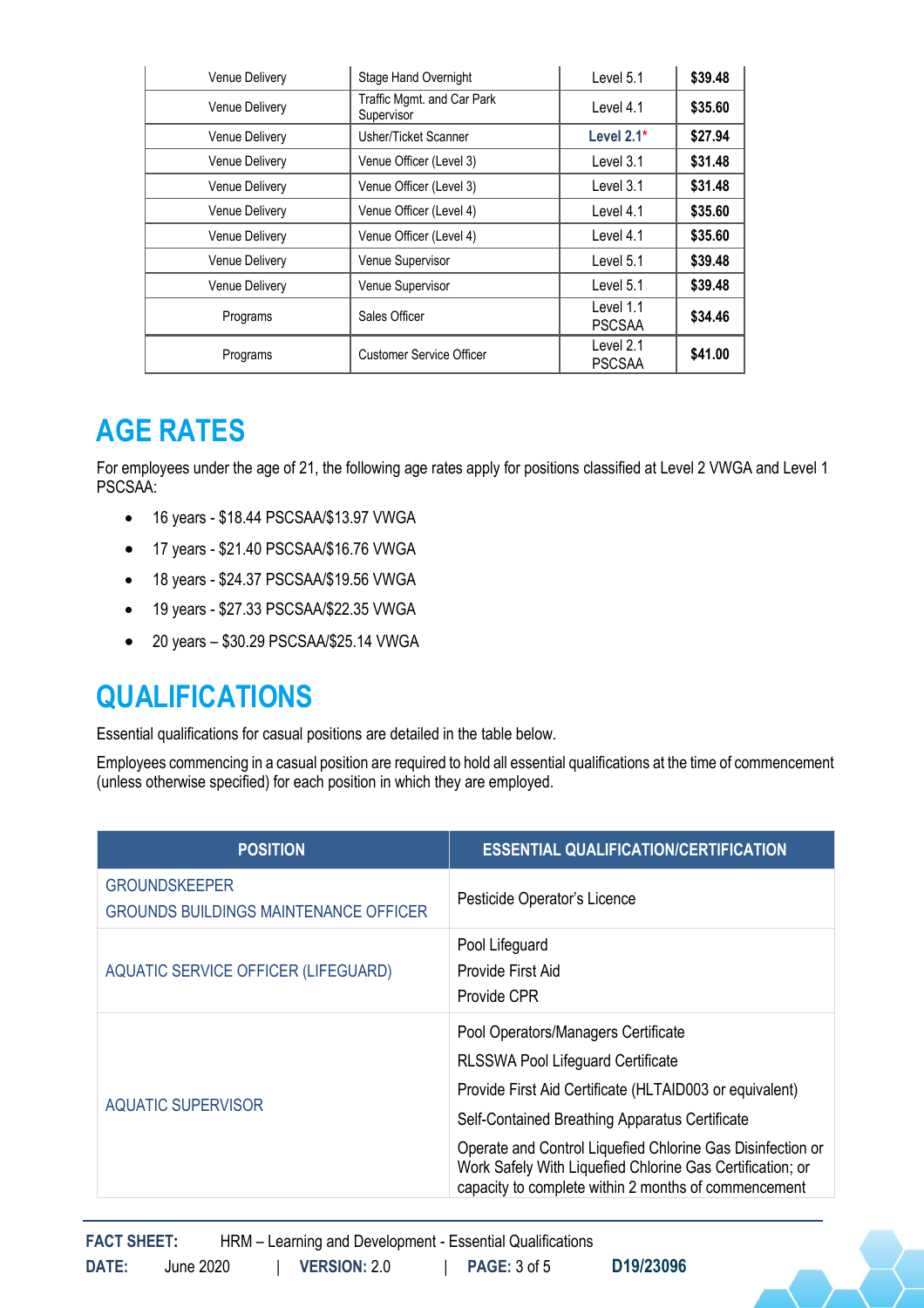| <b>POSITION</b>                                                       | <b>ESSENTIAL QUALIFICATION/CERTIFICATION</b>                                                                                                                                              |
|-----------------------------------------------------------------------|-------------------------------------------------------------------------------------------------------------------------------------------------------------------------------------------|
|                                                                       | <b>LIWA Accreditation</b>                                                                                                                                                                 |
| CATERING ATTENDANT (FOR POSTIONS<br><b>REQUIRED TO SERVE ALCOHOL)</b> | Responsible Service of Alcohol                                                                                                                                                            |
| <b>CHEF/SOUS CHEF</b>                                                 | <b>Chef Qualification</b>                                                                                                                                                                 |
| ALL POSITIONS REQUIRED TO OPERATE A<br><b>FORKLIFT</b>                | Worksafe Licence to Perform High Risk Work for Forklift                                                                                                                                   |
| <b>FIRST AID OFFICER</b><br><b>FIRST AID ATTENDANT</b>                | Provide First Aid and Provide Cardiopulmonary<br><b>Resuscitation Certificate</b>                                                                                                         |
| <b>FITNESS INSTRUCTOR</b>                                             | Certificate III in Fitness (SIS30315)<br>Provide First Aid Certificate<br>Provide CPR                                                                                                     |
| <b>COACH/UMPIRE</b>                                                   | Provide Cardiopulmonary Resuscitation Certificate<br>Coaching Qualification (for Qualified Coach positions)<br>Umpiring Qualification (for Qualified Umpire positions)                    |
| <b>PROGRAM INSTRUCTOR</b>                                             | Provide Cardiopulmonary Resuscitation Certificate<br>Bronze Medallion OR Teacher of Swimming and Water<br>Safety Certificate (for water related programs)                                 |
| <b>PROGRAM SUPERVISOR</b>                                             | Provide First Aid and Provide Cardiopulmonary<br><b>Resuscitation Certificate</b><br>Bronze Medallion OR Teacher of Swimming and Water<br>Safety Certificate (for water related programs) |
| KIDS GYMNASTICS INSTRUCTOR                                            | Provide Cardiopulmonary Resuscitation Certificate                                                                                                                                         |
| <b>LEARN TO SWIM INSTRUCTOR</b>                                       | Provide Cardiopulmonary Resuscitation Certificate<br>AustSwim or RLSSA Swim Instructor Certificate                                                                                        |
| <b>GROUP FITNESS INSTRUCTOR</b>                                       | <b>First Aid and Resuscitation Certificate</b><br>Certificate III in Fitness or Les Mills Gel<br>Group Fitness Certification (for specialised classes only)                               |
| <b>PERSONAL TRAINER</b>                                               | Certificate III in Fitness<br>Certificate IV Personal Training<br>Provide First Aid and Provide Cardiopulmonary<br><b>Resuscitation Certificate</b>                                       |
| <b>SALES OFFICER</b>                                                  | Provide First Aid<br>Provide CPR                                                                                                                                                          |

### **CHILD-RELATED WORK**

All positions that engage in child related work (even those not listed in this document) require a Working with Children Check as detailed in the HRM Pre-Employment Screening Procedure. 'Child related work' means that the usual duties of the position involve, or are likely to involve, contact with a child, in connection with one of the categories defined in Section 6 of the *Working with Children (Criminal Record Checking) Act 2004.*